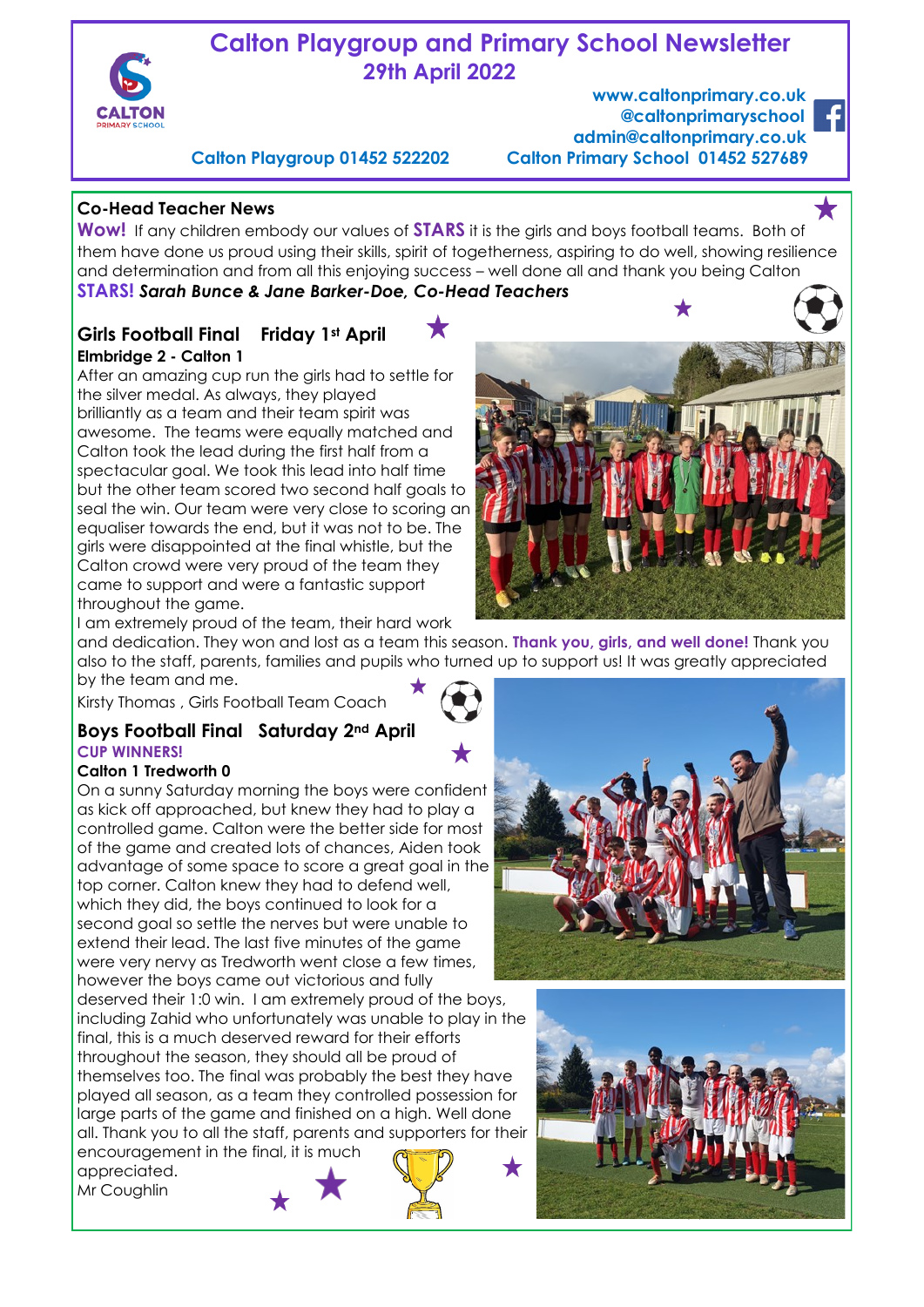### **Calton Playgroup News**

Welcome back, we all hope you have had a lovely break, the staff certainly enjoyed the chance to rest and catch up with loved ones. We are pleased to welcome some

new starters to playgroup this week, and look forward to them settling in and becoming immersed in our ever growing Calton family.

Needless to say the children have got straight back in to enjoying themselves! Though please note it is still a little chilly for just t-shirts so please send your child in with something warmer to wear for when they play outside.

We are so pleased to see that so many of our amazing pre-school children are continuing on into Calton Primary School.

Parents / Carers please do not forget to confirm you accept the place on the county council link before the deadline. Whichever school you have chosen it won't be long before you will be hearing from them about your child starting school - exciting times

ahead!

We have received the official photographs back from the school photographer which are beautiful and will be handed out during the next few sessions.

And last but not least, we are very pleased to see upon our return that the rose 'Little Jackie' is looking beautiful. This was bought to remind us of Jackie who retired last year after 37 years at playgroup.

# **Don't Forget!!**

**Donations:** We are having a big sort out at playaroup and are looking for some new and exciting resources for us to explore. If you have any suitable and well looked after small world toys, figures, dressing up clothes, old kitchen utensils, pots, pans, gardening equipment, seeds, or seedlings or anything useful for themed role play areas such as a home-corner, vets, cafe, etc. we would be delighted to take it off your hands!

### All the very best **Calton Playgroup Team**

#### **School uniform and belongings**

Please may we ask that all items of school uniform and belongings that are brought into school are clearly labelled with your child's name.

We frequently have a number of items in lost property that are un-named and un-claimed!







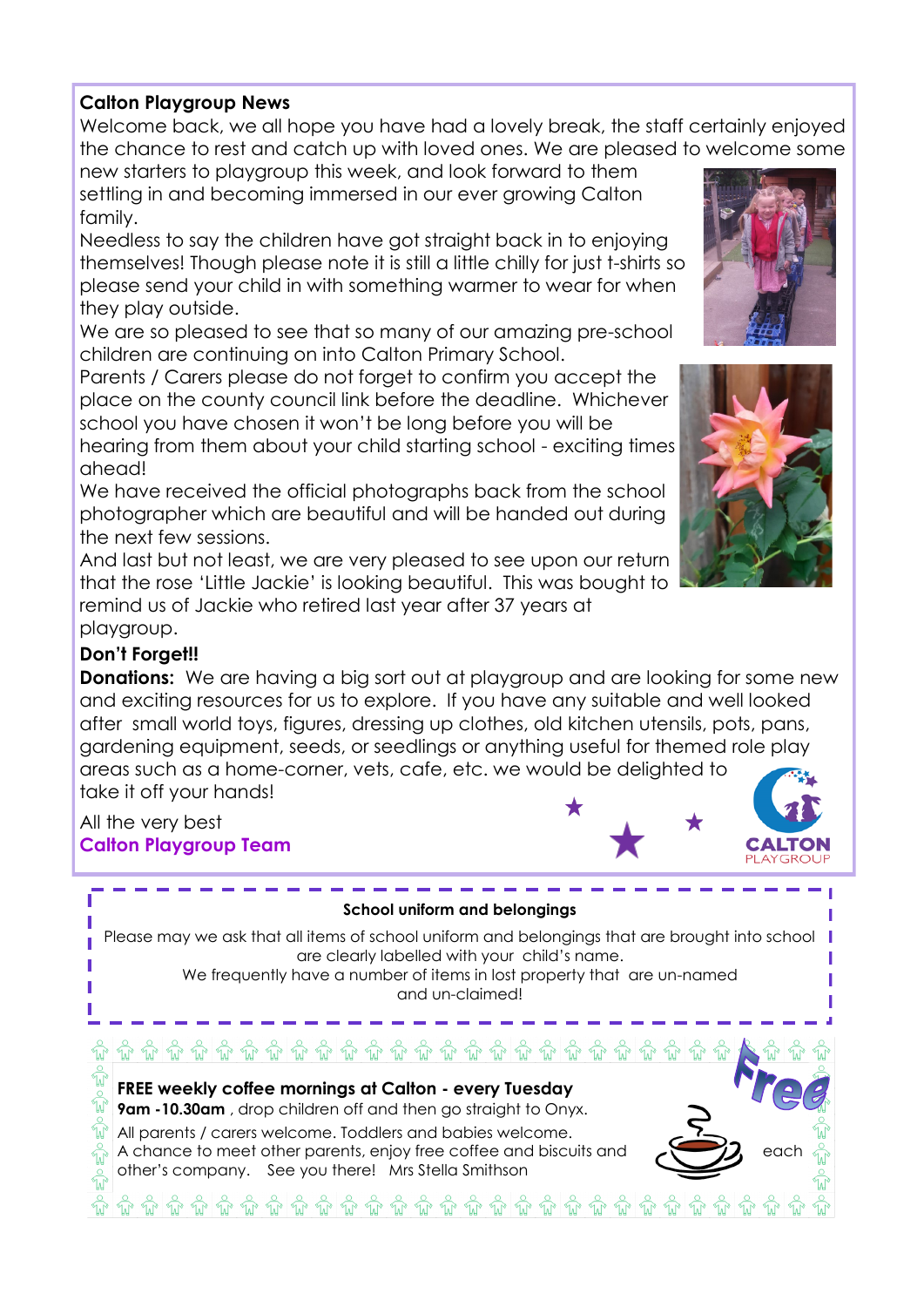|                               |                                                                                     | ***********************                                                                    |                                |
|-------------------------------|-------------------------------------------------------------------------------------|--------------------------------------------------------------------------------------------|--------------------------------|
|                               |                                                                                     | Key dates for your diaries                                                                 |                                |
|                               | 3rd May                                                                             | Copper Class start swimming lessons                                                        |                                |
| $\overrightarrow{\mathbf{x}}$ | 4th May                                                                             | Iron Class start swimming lessons                                                          |                                |
|                               | 9th May                                                                             | Zinc Class start swimming lessons                                                          |                                |
|                               | 9th May                                                                             | KS2 (Y6) SATs week                                                                         |                                |
|                               | 16th May                                                                            | KS1 (Y2) SATs week                                                                         | $\frac{1}{2}$                  |
|                               | 18th May                                                                            | Young Voices concert                                                                       |                                |
| ☆                             | 20th May                                                                            | YR Yellow Class assembly, 9.30am                                                           | $\frac{1}{2}$                  |
|                               | 23rd May                                                                            | Y6 Bike Ability week                                                                       |                                |
| $\sum_{k=1}^{N}$              | 25th May                                                                            | Reception Height, Weight & Vision Screening (School Nurses)                                |                                |
|                               | 26th May                                                                            | Reception Height, Weight & Vision Screening (School Nurses)                                |                                |
|                               | 27th May                                                                            | YR Blue Class assembly, 9.30am                                                             |                                |
|                               | 27th May                                                                            | End of term 5                                                                              |                                |
|                               | 6th June                                                                            | INSET DAY, school closed to pupils                                                         |                                |
|                               | 7th June                                                                            | Start of term 6                                                                            | 外外外外外外外外                       |
|                               | 9th June                                                                            | Y3 visit Robinswood Hill                                                                   |                                |
|                               | 15th June                                                                           | Reception visit All Things Wild                                                            | $\frac{1}{2}$                  |
| $\overrightarrow{\mathbf{z}}$ | 17th June                                                                           | Y1 Purple Class assembly, 9.30am                                                           | $\frac{1}{2}$                  |
|                               | 22nd June                                                                           | KS2 Sports Day 9.30 - 11.30am, parents invited                                             | $\frac{1}{2}$                  |
|                               | 23rd June                                                                           | KS1 Sports Day 9.30 - 11.30am, parents invited                                             | $\frac{1}{2}$                  |
|                               | 24th June                                                                           | Y1 Green Class assembly, 9.30am                                                            |                                |
|                               | 29th June                                                                           | Class photos                                                                               | 经外                             |
|                               | Ist July                                                                            | Y1 Orange Class assembly, 9.30am                                                           | $\frac{1}{2}$                  |
|                               | 13th July                                                                           | Y6 production (time TBC)                                                                   |                                |
| $\overrightarrow{\mathbf{z}}$ | 14th July                                                                           | Y6 Soak The Teacher (details TBC)                                                          | 外外外                            |
|                               | 19th July                                                                           | Y6 Fish & Chips and Disco (details TBC)<br>End of term                                     |                                |
| $\overrightarrow{\mathbf{z}}$ | 20th July<br>21st July                                                              |                                                                                            | 外外外                            |
|                               | (22nd July is in lieu of Bank Holiday - Queen's Jubilee)                            | INSET DAY, school closed to pupils                                                         |                                |
|                               | 9th November                                                                        | Individual & sibling photos                                                                |                                |
|                               |                                                                                     |                                                                                            | $\frac{1}{2}$                  |
|                               | $\overline{\mathcal{U}}$<br>☆<br><b>Important information for Class Assemblies:</b> |                                                                                            |                                |
| ৰ্ম                           |                                                                                     | Entry and exit via Garnet Hall back doors - parents and carers will come onto site via the | 经学                             |
|                               |                                                                                     | gates next to the Reception Classes from 9.15am - 9.25am                                   |                                |
| ☆                             | No hot drinks are to be brought on site please                                      |                                                                                            | 经公                             |
|                               |                                                                                     | Pre-schoolers who may need a creche facility MUST be made known to Class Teachers in       | $\overrightarrow{2}$           |
|                               |                                                                                     | the days beforehand so that we can ensure provision is in place                            | $\overrightarrow{\mathcal{U}}$ |
|                               |                                                                                     |                                                                                            |                                |

**Reporting Pupil Absences**

If your child will be absent from school due to illness, please telephone the school before 9am (please press 1) stating child's name, class and the nature of the illness.

#### **Medical Appointments**

We understand that hospital appointments need to be attended at times offered, however, *we ask that routine Doctor and Dental appointments are made out of school hours wherever possible*.

**01452 527689 (please press 1) or email attendance@caltonprimary.co.uk to report any absences / appointments**

*A nurturing, inclusive learning community that enables everyone to be their best* **Skills Togetherness Aspiration Resillience Success**